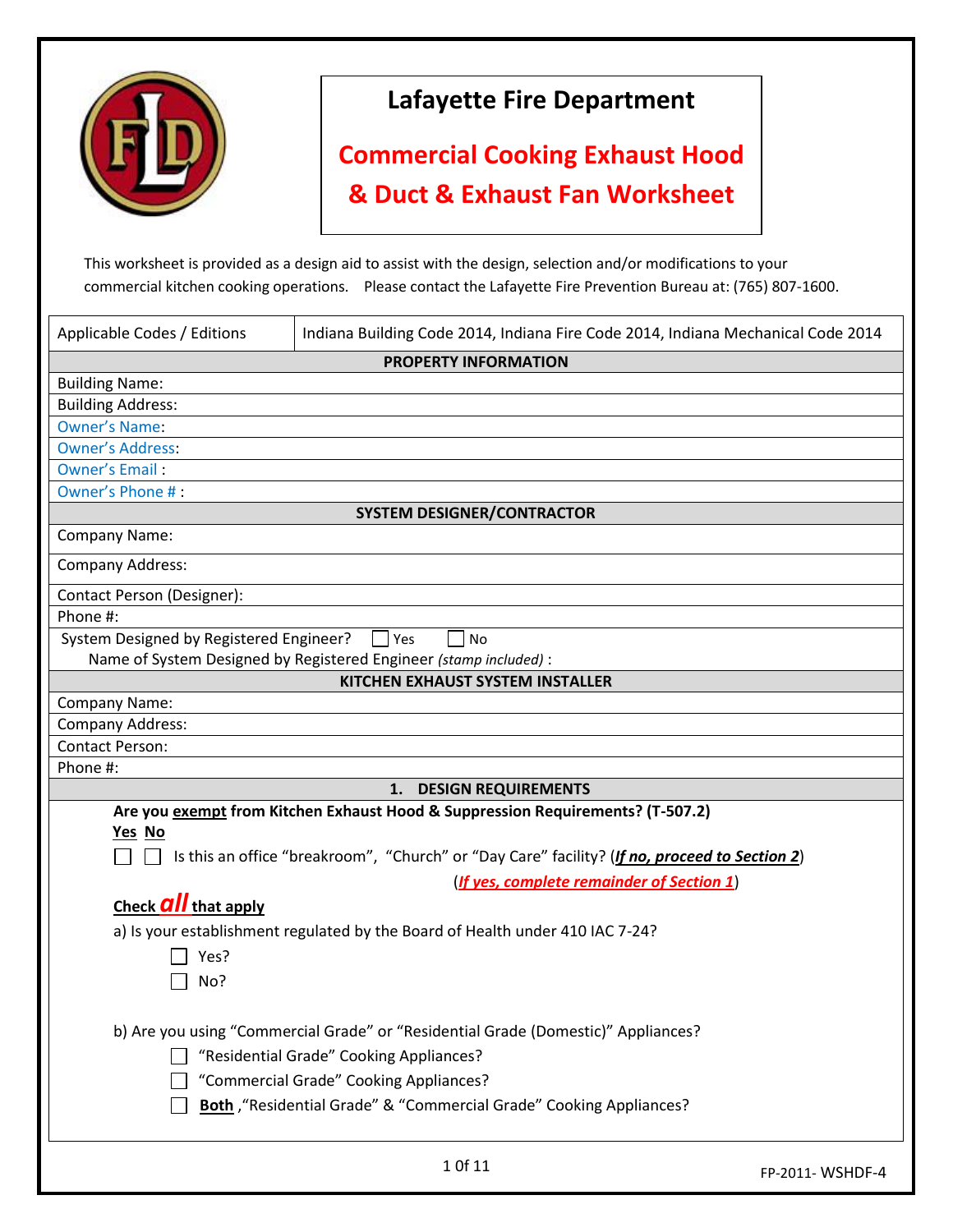| c) What type of cooking process will you be utilizing? (check all that apply)                                |  |  |  |
|--------------------------------------------------------------------------------------------------------------|--|--|--|
| "Warming" of food?                                                                                           |  |  |  |
| "Cooking" of food?                                                                                           |  |  |  |
| "Frying" of food?                                                                                            |  |  |  |
|                                                                                                              |  |  |  |
| 2. TYPE OF HOOD                                                                                              |  |  |  |
| "Type I" or "Type II" Hood(s)?<br><u>No N/A</u><br>Yes                                                       |  |  |  |
| Type I Hood - Collecting and removal of grease and smoke (IMC 507.2.1)                                       |  |  |  |
| Type I Hood (Solid Fuel) - Collecting and removal of grease and smoke                                        |  |  |  |
| (Separate or "Independent" Hood Provided?) (IMC 506.3.5)                                                     |  |  |  |
|                                                                                                              |  |  |  |
| <u>Yes No N/A</u>                                                                                            |  |  |  |
| Type II Hood - Collecting and removal of steam, vapor, heat, or odors. (IMC 507.2.2)                         |  |  |  |
| (Not required for: countertop electrically heated appliances such as:                                        |  |  |  |
| Toasters, steam tables, popcorn poppers, hot dog cookers, coffee makers, rice cookers, egg cookers, and      |  |  |  |
| holding/warming oven.                                                                                        |  |  |  |
| (Additional heat and moisture loads generated by such appliances shall be accounted for in the design of the |  |  |  |
| HVAC System)(IMC 507.2.2)                                                                                    |  |  |  |
|                                                                                                              |  |  |  |
| <b>Manufacturer of Hood</b>                                                                                  |  |  |  |
| Mfg., Make & model of kitchen hood                                                                           |  |  |  |
| 3. STYLE OF EXHAUST HOOD                                                                                     |  |  |  |
| <b>Style of Exhaust Hood(s)</b>                                                                              |  |  |  |
|                                                                                                              |  |  |  |
| Check all that apply                                                                                         |  |  |  |
| <b>Wall Mounted Canopy</b><br>Single Island Canopy<br>Double Island Canopy                                   |  |  |  |
| Eyebrow<br><b>Back Shelf</b><br>Pass Over                                                                    |  |  |  |
| <b>LISTED &amp; "LABLED" REQUIREMENTS</b><br>4.                                                              |  |  |  |
| Yes No                                                                                                       |  |  |  |
| Designed per UL 710 Standard- Exhaust Hoods for Commercial Cooking Equipment?                                |  |  |  |
| Hood provided with an attached label, symbol, or other identifying mark of the "listed" organization         |  |  |  |
| engaged in product evaluation?                                                                               |  |  |  |
| Hood "listing card" provided with application?                                                               |  |  |  |
| <b>Detailed Information</b> provided on Cooking Appliances provided (see Item # 8 below)                     |  |  |  |
| If hood is not listed per UL 710 Standards, Complete Section #5 below.                                       |  |  |  |
|                                                                                                              |  |  |  |
|                                                                                                              |  |  |  |
| <b>Unlisted &amp; "Unlabled" Hood Requirements</b><br>5.                                                     |  |  |  |
| (Skip this section if not applicable)                                                                        |  |  |  |
|                                                                                                              |  |  |  |
| <u>Yes No N/A</u><br>Designed per IMC 507.13 Requirements?                                                   |  |  |  |
| Detailed Information provided on Cooking Appliances "Duty Ratings"                                           |  |  |  |
|                                                                                                              |  |  |  |
| 2 Of 11<br>FP-2011- WSHDF-4                                                                                  |  |  |  |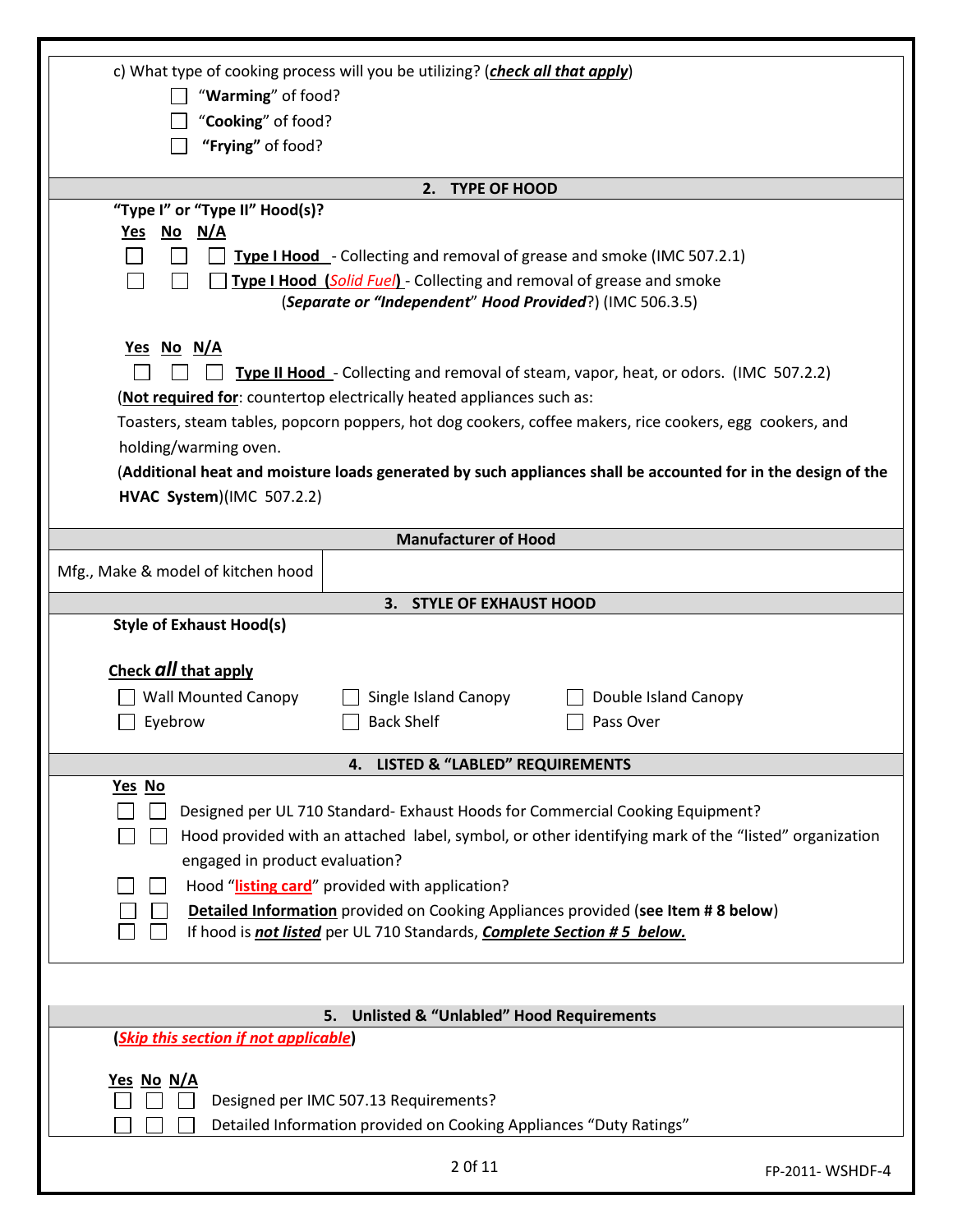| Size, Location, and Outlet requirements of Hood(s)<br>6.                                                  |                 |
|-----------------------------------------------------------------------------------------------------------|-----------------|
| Yes No                                                                                                    |                 |
| Detailed Drawing provided in application?                                                                 |                 |
| Amount of Linear Feet of Hood used in design, provided?<br>(feet)                                         |                 |
| 6 inch hood "overhang" from cooking appliances provided? (IMC 507.12)                                     |                 |
| Each "exhaust outlet" does not serve more than a 12-foot section of hood? (IMC 507.15)                    |                 |
| Maximum Distance from Cooking Surface(s) to lip of hood, per manufacturer's instructions provided?        |                 |
| (inches)                                                                                                  |                 |
| - Canopy Hoods (4 feet maximum distance) (IMC 507.12)                                                     |                 |
| - Non-Canopy Hoods (3 feet maximum distance) (IMC 507.14)                                                 |                 |
| Detailed Diagram of Cooking Equipment under hood & Appliance Type Information<br>7.                       |                 |
| Yes No N/A<br>Detailed Drawings showing dimensional <b>location(s)</b> of Cooking Equipment under hood in |                 |
| application?                                                                                              |                 |
| Detailed "Appliance Type" specification sheets "cut sheets" provided in submittal? (IMC 202)              |                 |
| Check <b>all</b> that apply                                                                               |                 |
| High-heat appliance(s) (flue temp. less than 2,000 F.)                                                    |                 |
| Low-heat appliance(s) residential appliances (flue temp. less than 1,000 F.)                              |                 |
| Medium-heat appliance(s) (flue temp. more than 1,000 F., but less than 2,000 F.)                          |                 |
|                                                                                                           |                 |
| Hood Front Face Length of Hood (in linear feet) "details" provided in Section 6?                          |                 |
| Electric Cooking Equipment designed to UL 197 Standards?                                                  |                 |
| Gas Cooking Equipment designed to UL 795 or ANSI Z83 Standards?                                           |                 |
| Wood Fired Cooking Equipment designed to UL 2162 Standards?                                               |                 |
| 8. Appliance Duty Rating Classification(s) ("Listed" Hood Classification provided by Mfg)(IMC 507.13)     |                 |
| <u>Yes No N/A</u><br>Extra Heavy Duty -Must have "separate" exhaust hood (per IMC 507.2.4)                |                 |
| <b>Heavy Duty</b>                                                                                         |                 |
| <b>Medium Duty</b>                                                                                        |                 |
| <b>Light Duty</b>                                                                                         |                 |
| 9. Appliance Duty Rating Classification(s) ("ASHRAE Standard 154")                                        |                 |
| Yes No N/A                                                                                                |                 |
| <b>Extra Heavy Duty (Solid Fuel- Charcoal, Briquettes, or Wood)</b>                                       |                 |
| - Must have "separate" exhaust hood (per IMC 507.2.4)                                                     |                 |
|                                                                                                           |                 |
| <b>Heavy Duty</b>                                                                                         |                 |
| - Electric & Gas Broilers, Electric & Gas Conveyor Boilers, Gas Open-Burner Ranges (with or               |                 |
| without oven), Electric & Gas Wok Ranges, Salamanders                                                     |                 |
| 3 Of 11                                                                                                   | FP-2011-WSHDF-4 |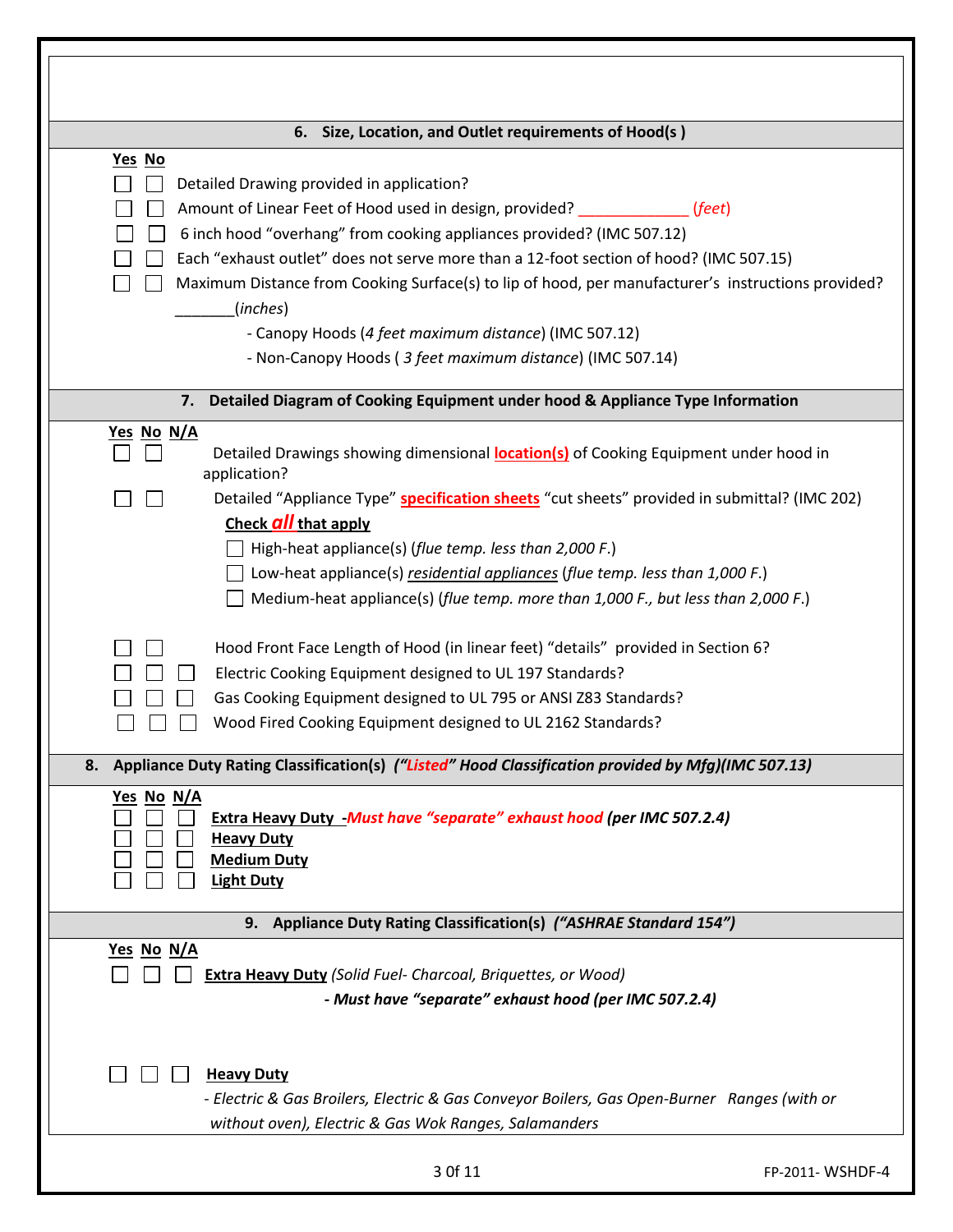| <b>Medium Duty</b><br>- Electric & Gas Ranges (with or without oven), Electric & Gas Griddles, Electric & Gas Fryers<br>(including donut fryers), Electric & Gas Pasta Cookers, Electric & Gas Conveyor Pizza Ovens, Electric<br>& Gas Rotisseries<br><b>Light Duty</b><br>- Gas & Electric Ovens, Electric & Gas Steam-Jacketed Kettles, Electric & Gas Steamers, Electric &<br>Gas Cheesemelters. |  |
|-----------------------------------------------------------------------------------------------------------------------------------------------------------------------------------------------------------------------------------------------------------------------------------------------------------------------------------------------------------------------------------------------------|--|
| 10. Ductless Hoods (Skip this section if not applicable)                                                                                                                                                                                                                                                                                                                                            |  |
| Yes No N/A<br>Designed in accordance with UL 710B Standards?<br>Listed Information provided in application?<br>Manufacturer's information provided in application?                                                                                                                                                                                                                                  |  |
| 11. Hood Material and Gage                                                                                                                                                                                                                                                                                                                                                                          |  |
| <b>Type I Hoods</b><br>Yes No N/A<br>Minimum 20 Gage-Stainless Steel, provided? (IMC 507.4)<br>External hood joints, seams and penetrations welded, & sealed grease-tight? (IMC 507.7.1)<br>Internal hood joints, seams, penetrations, filter support frames and other appendages<br>attached inside the hood sealed grease-tight? (IMC 507.7.1)                                                    |  |
| <b>Type II Hoods</b><br>Yes No N/A<br>Minimum 24 Gage-Stainless Steel, provided? (IMC 507.5)<br>Joints, seams, and penetrations water tight? (IMC 507.7.2)                                                                                                                                                                                                                                          |  |
| 12. Hood Supports (IMC 507.6)                                                                                                                                                                                                                                                                                                                                                                       |  |
| Yes No<br>Type I Hoods secured in place by non-combustible supports? (IMC 507.6)<br>All hoods shall be adequate for the applied load of the hood, unsupported ductwork, and possible<br>weight of personnel working in or on the hood? (IMC 507.6)                                                                                                                                                  |  |
| 4 Of 11<br>FP-2011-WSHDF-4                                                                                                                                                                                                                                                                                                                                                                          |  |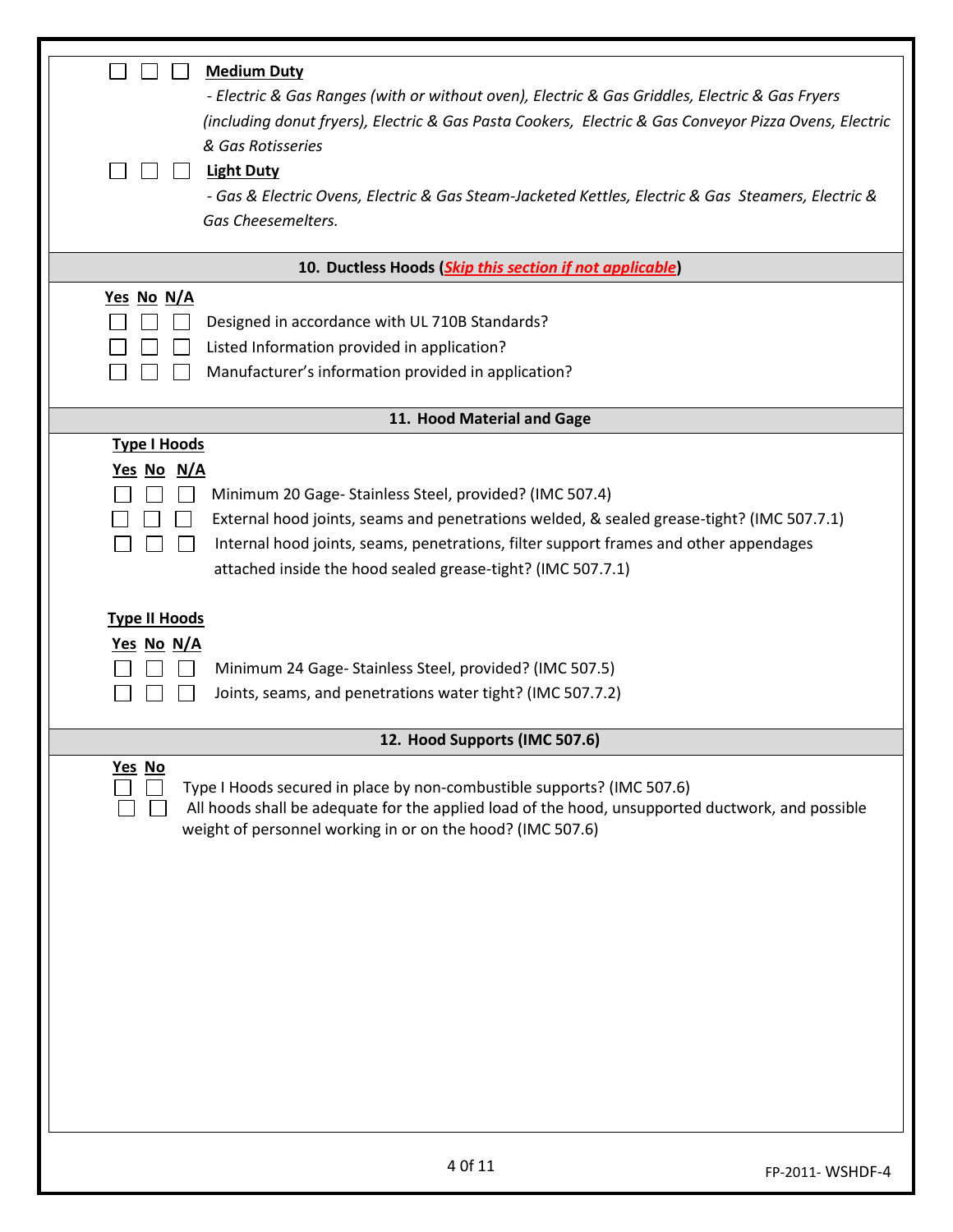| 13. Hood Clearance to Combustible Materials (IMC 507.9)                                                                                                                                                                                                                                                                                                                                                                                                                                                                               |                 |
|---------------------------------------------------------------------------------------------------------------------------------------------------------------------------------------------------------------------------------------------------------------------------------------------------------------------------------------------------------------------------------------------------------------------------------------------------------------------------------------------------------------------------------------|-----------------|
| Yes No N/A<br>18 inches to combustible material, provided?<br>A non-combustible wall or panel, with a smooth, cleanable, and corrosion-resistant surface,<br>provided?<br>O inches to non-combustible materials, detailed "installation specifications" provided with<br>submittal?                                                                                                                                                                                                                                                   |                 |
| 14. Grease Filters (IMC 507.11 & Table-507.11)                                                                                                                                                                                                                                                                                                                                                                                                                                                                                        |                 |
| Yes No<br>Grease filters designed to meet UL 1046 Standards? (No Mesh Filters Permitted)<br>Tight-Fitting & Readily Removable without the use of tools? (IMC 507.11.1)<br>Drip tray provided beneath lower edge of filters and pitched to collect grease? (IMC 507.11.2)<br>Grease gutters provided to allow access for cleaning? (IMC 507.8)<br>Filters installed at an angle not less than 45 degrees from horizontal? (IMC 507.11.2)<br>Drip tray provided beneath lower edge of filters and pitched to collect grease? (507.11.1) |                 |
| 15. Suppression Piping Penetrations into Hood (IMC 507.7.1 & 509.1)                                                                                                                                                                                                                                                                                                                                                                                                                                                                   |                 |
| Yes No<br>Shall have liquid tight continuous external weld or be sealed by labeled device.                                                                                                                                                                                                                                                                                                                                                                                                                                            |                 |
| 16. "Compensating Hoods" -make-up air delivered directly into Canopy Hood(s) (IMC 506.3.1.2)<br>"Fire Damper" Required for:                                                                                                                                                                                                                                                                                                                                                                                                           |                 |
| Yes No N/A<br>Short-Circuit (Internal Supply Make Up Air ) Damper, provided?<br>Air Curtain or Down Face Damper (Internal Supply-MUA), provided?                                                                                                                                                                                                                                                                                                                                                                                      |                 |
| 17. ALL answers checked "NO", must be provided with a detailed written narrative below:                                                                                                                                                                                                                                                                                                                                                                                                                                               |                 |
|                                                                                                                                                                                                                                                                                                                                                                                                                                                                                                                                       |                 |
| 5 Of 11                                                                                                                                                                                                                                                                                                                                                                                                                                                                                                                               | FP-2011-WSHDF-4 |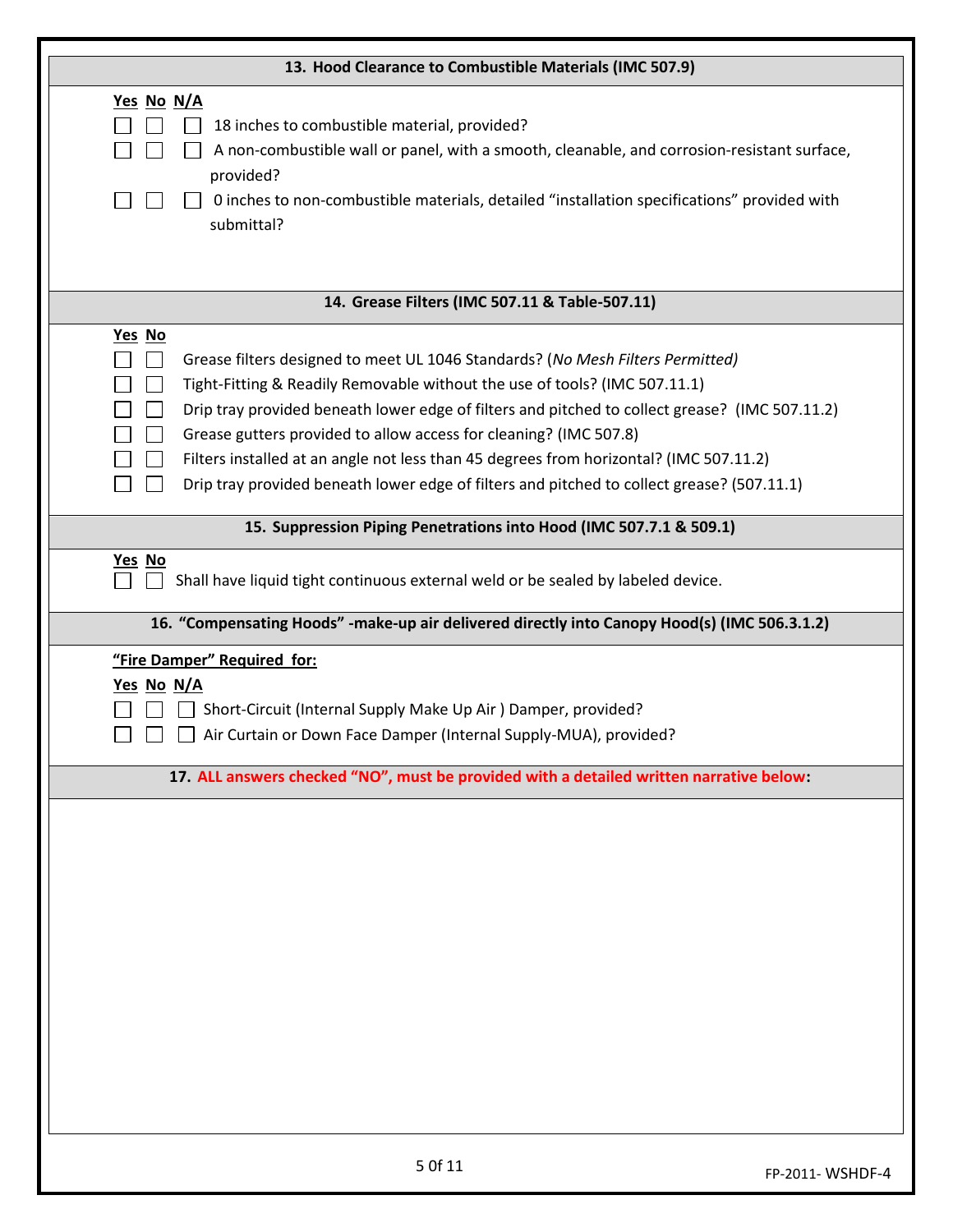| <b>DESIGN REQUIREMENTS FOR DUCTS</b>                                                                                                                                                                                                                                                                                                                                                                                                                                                                                                                                                                                                                                                                                                                                                                                                                                                                                 |
|----------------------------------------------------------------------------------------------------------------------------------------------------------------------------------------------------------------------------------------------------------------------------------------------------------------------------------------------------------------------------------------------------------------------------------------------------------------------------------------------------------------------------------------------------------------------------------------------------------------------------------------------------------------------------------------------------------------------------------------------------------------------------------------------------------------------------------------------------------------------------------------------------------------------|
| 1. Duct size and requirement(s)                                                                                                                                                                                                                                                                                                                                                                                                                                                                                                                                                                                                                                                                                                                                                                                                                                                                                      |
| Yes No<br>Duct size dimensions and locations shown on plans submitted?<br>Not interconnected with any other building ventilation or exhaust system?(IMC 506.3.5)<br>Electrical wiring or wiring systems are not located within duct? (IMC 301.7)<br>Designed per UL 1978 Standards ? (IMC 304.1 & 506.3.1.1, Exception 1)<br>Designed per manufacturer's instructions? (IMC 304.1)<br>A copy of the "manufacturer's installation instructions" included in plan application ? (IMC 304.1)<br>A copy of the "manufacturer's installation instructions" provided to owner or representative and<br>available on the job site at the time of inspection ? (IMC 304.1)                                                                                                                                                                                                                                                   |
| 2. Exhaust Duct Velocity (Need Specifications on Exhaust Fan to calculate)                                                                                                                                                                                                                                                                                                                                                                                                                                                                                                                                                                                                                                                                                                                                                                                                                                           |
| Yes No<br>Sized to meet 500 feet per minute (fpm) minimum requirements? (IMC 506.3.4)                                                                                                                                                                                                                                                                                                                                                                                                                                                                                                                                                                                                                                                                                                                                                                                                                                |
| 3. Construction "Type I Ducts" (Not applicable for Type II Hoods)                                                                                                                                                                                                                                                                                                                                                                                                                                                                                                                                                                                                                                                                                                                                                                                                                                                    |
| Designed per which one of the following:                                                                                                                                                                                                                                                                                                                                                                                                                                                                                                                                                                                                                                                                                                                                                                                                                                                                             |
| Yes No<br>.055 inch thick Steel (#16 manufacturer's standard gauge)? (IMC 506.3.1.1)<br>.044 inch thick (#18 gauge Stainless Steel)? (IMC 506.3.1.1)<br>Listed and labeled per UL 1978? (IMC 506.3.1.1)<br>Labeled grease ducts installed according to mfg. recommendation provided?(IMC 304.1)<br>All portions of the duct "leak tight" ? (IMC 506.3.3.1)<br>"Grease Duct Test Leakage Test" to be performed in the presence of Code Official? (IMC 506.3.3.1)<br>Ducts exposed to outside atmosphere protected against corrosion (IMC 506.2)?<br>Duct-to-hood joints designed per Code? (IMC 506.3.2.2)<br>Duct bracing & support shall not penetrate duct walls? (IMC 506.3.3)                                                                                                                                                                                                                                    |
| 4. Duct(s) penetrating fire-resistive construction: (IMC 506.3.10)                                                                                                                                                                                                                                                                                                                                                                                                                                                                                                                                                                                                                                                                                                                                                                                                                                                   |
| Yes No N/A<br>Interior Floor(s) greater than 2 stories shall be in fire-rated shaft enclosures, with access openings<br>on every floor?<br>Exterior Wall penetrations allowed only in locations allowed as "unprotected openings" per the<br>Indiana Building Code?<br>Ducts <b>shall not</b> pass through Vertical Fire Barrier Walls or Fire Walls, unless:<br>Protected by a shaft enclosure protected with a through-penetration fire stop system<br>(TPFS)in accordance with ASTM E 814 & having a "F" and "T" rating equal to fire rating of<br>the assembly? (IMC 506.3.10)<br>Having a "pre-fabricated" grease duct enclosure in accordance with UL 2221, and being<br>protected with a TPFS system in accordance with ASTM E 814 & having a "F" and "T"? (IMC<br>506.3.10) Will provide a copy of the "manufacturer's installation instructions" and "listing"<br>(cut sheet) with application? (IMC 304.1) |
| 6 Of 11<br>FP-2011- WSHDF-4                                                                                                                                                                                                                                                                                                                                                                                                                                                                                                                                                                                                                                                                                                                                                                                                                                                                                          |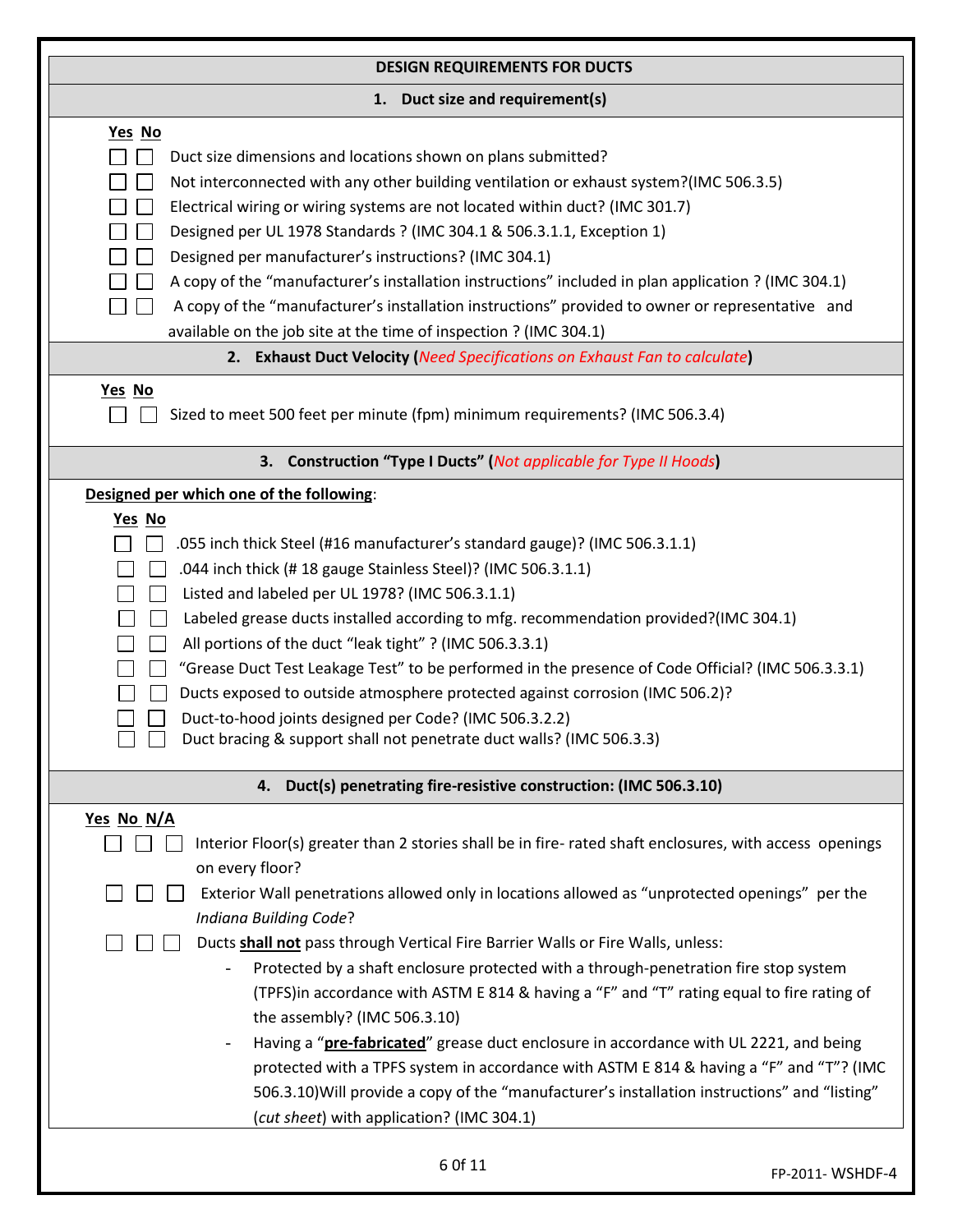|                   | 5. Type I Duct(s) "Clearance to Combustibles"                                                                                                                      |
|-------------------|--------------------------------------------------------------------------------------------------------------------------------------------------------------------|
| Yes No N/A        |                                                                                                                                                                    |
|                   | 18 inches to combustible material? (IMC 506.4, 506.5.4, & 506.3.1.2)                                                                                               |
|                   | 0 inches to noncombustible material? (Listed Duct Wrap) (IMC 506.3.6)                                                                                              |
|                   | Fire-resistance Duct Wrap Materials "Listings" & "Manufacturers Installation Instructions"                                                                         |
|                   | included with plan submittal? (IMC 304.1)                                                                                                                          |
|                   | Rated Shaft Enclosure provided? (IMC 506.3.11)                                                                                                                     |
|                   | 6. Access Panel Openings for Inspection and Maintenance of Grease Ducts                                                                                            |
| <u>Yes No N/A</u> |                                                                                                                                                                    |
|                   | Same material and thickness as duct?                                                                                                                               |
|                   | Provided with "tight-fitting" sliding or hinged doors? (IMC 506.3.8)                                                                                               |
|                   | Exhaust ducts in concealed locations, shall be indicated by permanent labels or tags installed in<br>observable locations? (IMC 504.6.1)                           |
|                   | "Listed" Grease Tight Gasket and Sealant provided on openings? (IMC 506.3.8)                                                                                       |
|                   | Access doors shall not have fasteners that penetrate the duct, and operable without the use of a                                                                   |
|                   | tool ? (IMC 506.3.8)                                                                                                                                               |
|                   | To be installed according to mfg. instructions & copies of listing provided in application packet?                                                                 |
|                   | (IMC 304.1)                                                                                                                                                        |
|                   | Sign posted on all access panels marked "Access Panel- Do Not obstruct"? (IMC 506.3.11)                                                                            |
|                   | Horizontal Sections of Duct- access panels spaced not more than 20 feet apart? (IMC 506.3.9)                                                                       |
|                   | Vertical Sections, access panels provided at the top of the vertical riser, and at each floor level in                                                             |
|                   | multi-story buildings? (IMC 506.3.11)                                                                                                                              |
|                   | Access Panel(s) provided at each changes of direction?                                                                                                             |
|                   | Minimum dimension of "side openings" shall be 12 inches on each side? If can't provide minimum                                                                     |
|                   | dimension, duct openings shall be located on the top of the duct (IMC 506.3.9)                                                                                     |
|                   | Cleanouts located on the top of duct, shall meet a minimum of 1 inch from the sides of the duct,<br>and shall be readily accessible for maintenance? (IMC 506.3.9) |
|                   | At least one (1)-20 inches by 20 inches "opening" located where ductwork is large enough to                                                                        |
|                   | allow entry of personnel, with adequate supports? (IMC 506.3.8.1)                                                                                                  |
|                   | Cleanouts located on the side of ducts, shall be greater than 1.5 inches above bottom of the duct,                                                                 |
|                   | and not closer than 1 inch to the top of the duct? (IMC 506.3.9)                                                                                                   |
|                   | 7. Prevention of Grease Accumulation in horizontal ducts (Slope Requirements)(IMC 506.3.7)                                                                         |
| <u>Yes No N/A</u> |                                                                                                                                                                    |
|                   | Slope of % inch per lineal foot toward hood or approved grease reservoir?                                                                                          |
|                   | Greater than 75 feet horizontal length, Slope of 1 inch per lineal foot toward hood?                                                                               |
|                   | 8. ALL answers checked "NO", must be provided with a detailed written narrative below:                                                                             |
|                   |                                                                                                                                                                    |
|                   |                                                                                                                                                                    |
|                   |                                                                                                                                                                    |
|                   |                                                                                                                                                                    |
|                   |                                                                                                                                                                    |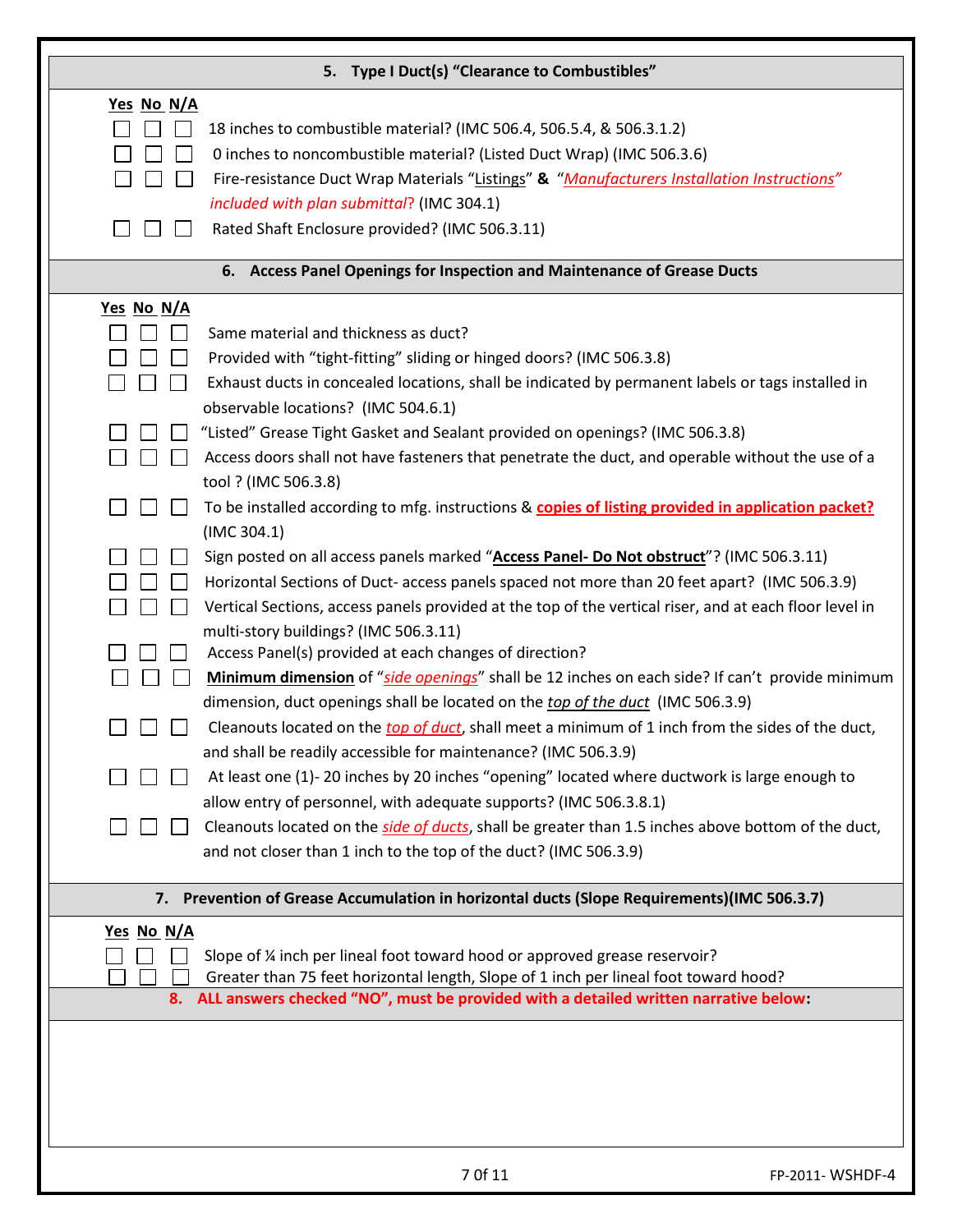| <b>DESIGN REQUIREMENTS FOR EXHAUST FAN(S)</b>                                                                                                                                                                                                                                                                                                                                                                                                                                                                                                                                                                                                                                                                                                                                                                                                                                                                                                                                      |                 |
|------------------------------------------------------------------------------------------------------------------------------------------------------------------------------------------------------------------------------------------------------------------------------------------------------------------------------------------------------------------------------------------------------------------------------------------------------------------------------------------------------------------------------------------------------------------------------------------------------------------------------------------------------------------------------------------------------------------------------------------------------------------------------------------------------------------------------------------------------------------------------------------------------------------------------------------------------------------------------------|-----------------|
| <b>Fan Specifications</b>                                                                                                                                                                                                                                                                                                                                                                                                                                                                                                                                                                                                                                                                                                                                                                                                                                                                                                                                                          |                 |
|                                                                                                                                                                                                                                                                                                                                                                                                                                                                                                                                                                                                                                                                                                                                                                                                                                                                                                                                                                                    |                 |
|                                                                                                                                                                                                                                                                                                                                                                                                                                                                                                                                                                                                                                                                                                                                                                                                                                                                                                                                                                                    |                 |
| 1. Listed and Labeled Fan                                                                                                                                                                                                                                                                                                                                                                                                                                                                                                                                                                                                                                                                                                                                                                                                                                                                                                                                                          |                 |
| Yes No<br>Designed per UL 762 Standard-Restaurant Exhaust Appliances? (IMC 506.5.1)<br>Equipment or materials has been attached a label, symbol, or other identifying mark of the organization<br>engaged in product evaluation? (IMC 506.5)                                                                                                                                                                                                                                                                                                                                                                                                                                                                                                                                                                                                                                                                                                                                       |                 |
| 2. Hood Controls (Electrical)                                                                                                                                                                                                                                                                                                                                                                                                                                                                                                                                                                                                                                                                                                                                                                                                                                                                                                                                                      |                 |
| Yes No<br>Make-up fan(s) " electrically interlocked" to operate whenever cooking operations occur and<br>automatically controlled to start and operate simultaneously with exhaust system?<br>(including "Kitchen" HVAC air supplied at no more than 20%) (IMC 507.2.1.1 & 508.1)<br>Make-up fan "interlocked" with fire suppression system to shut down when suppression system<br>activates? (IMC 508.1)<br>Exhaust fans continue to operate after the fire extinguishment system activates & supply fans serving<br>exhaust hood assemblies with integrated supply air plenums shall be shut off with the fire-<br>extinguishing equipment is activated.<br>Fire Alarm(where required) is activated upon automatic or manual activation of suppression system?<br>(IFC 907.14)<br>Gas and/or Electric Cooking Equipment located under hood shall shut down upon suppression<br>activation (& shall require manual resetting prior to fuel or power restoration)? (IFC 904.11.2) |                 |
| 3. Fan Selection                                                                                                                                                                                                                                                                                                                                                                                                                                                                                                                                                                                                                                                                                                                                                                                                                                                                                                                                                                   |                 |
| Minimum "Exhaust Flow Requirements" (information required for <b>each</b> independent hood system)<br>Yes No<br>CFM/ linear foot required (per listing provided by manufacturer, or<br>Minimum Exhaust "Duct Velocity" Requirements (500 fpm)<br>Actual Exhaust "Duct Velocity" per design _________<br>fpm.<br><b>Listed Information</b> "cut sheet" provided in application?<br>Manufacturer's installation instructions provided in application?                                                                                                                                                                                                                                                                                                                                                                                                                                                                                                                                | IMC 507.13)     |
| Minimum "Make-up Air Flow Requirements". (IMC 508.1)                                                                                                                                                                                                                                                                                                                                                                                                                                                                                                                                                                                                                                                                                                                                                                                                                                                                                                                               |                 |
| <u>Yes</u> No<br><b>CFM</b> required (per listing provided by manufacturer)<br>Maximum 20% of required CFM delivered through Kitchen HVAC, ("interlocked" to "automatically"<br>operate during cooking operations).(IMC 505.2)<br>Amount of make-up air supplied shall be approximately equal to the amount of exhaust air?<br>8 Of 11                                                                                                                                                                                                                                                                                                                                                                                                                                                                                                                                                                                                                                             | FP-2011-WSHDF-4 |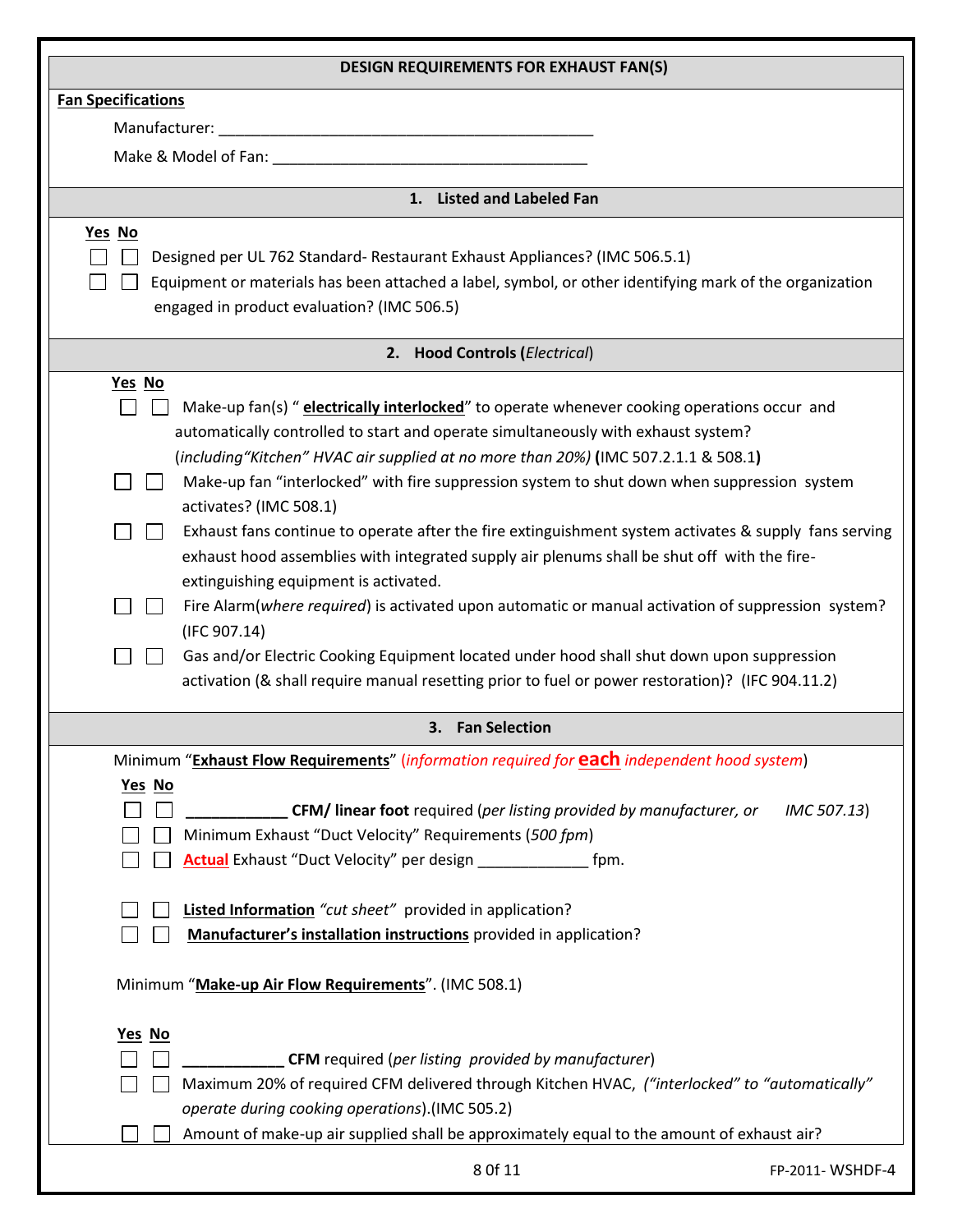| Yes No<br>Yes No | Tempered Makeup air provided? (makeup air shall not exceed 10 degrees F conditioned space air)?<br>(IMC 508.1.1)<br>- Exception:<br>Short-Circuit Make up air delivered within the hood cavity, need not be tempered,<br>except as required per manufacturer's instructions.<br>4. Termination of Fan<br>Roof-top Termination? (If yes, Complete Section #5 below)                                                                                          |
|------------------|-------------------------------------------------------------------------------------------------------------------------------------------------------------------------------------------------------------------------------------------------------------------------------------------------------------------------------------------------------------------------------------------------------------------------------------------------------------|
|                  | Wall Termination? (If yes, Complete Section #6 below)                                                                                                                                                                                                                                                                                                                                                                                                       |
|                  | <b>Roof-top Termination(s)</b><br>5.                                                                                                                                                                                                                                                                                                                                                                                                                        |
| Yes No N/A       | Exhaust Outlets terminate more than 40 inches above roof? (IMC 506.3.13.1)<br>Exhaust Outlets terminations shall not be directed towards nor impinge on any structure?<br>(IMC 506.3.13.3)                                                                                                                                                                                                                                                                  |
|                  | Provided with a grease drain system to a rainproof collection container or remote<br>grease trap? (IMC 506.5.2)                                                                                                                                                                                                                                                                                                                                             |
|                  | Hinged Kit provided permit proper inspection and cleaning (IMC 506.5.3)<br>Flexible weatherproof electrical cable to permit proper inspection and cleaning (IMC 506.5.3)                                                                                                                                                                                                                                                                                    |
| Clearance(s)     |                                                                                                                                                                                                                                                                                                                                                                                                                                                             |
| Yes No N/A       |                                                                                                                                                                                                                                                                                                                                                                                                                                                             |
|                  | Minimum 10 feet of horizontal clearance to: (IMC 506.3.13.3 & 508.1 & 401.4)<br>Contiguous and/or adjacent buildings, property lines, and above adjoining grade level.<br>Air Intakes Openings: minimum of 10 feet horizontal & 3 feet above                                                                                                                                                                                                                |
|                  | Minimum of 5 feet of clearance from: (IMC 506.3.13.3)<br>- Contiguous and/or adjacent buildings, air intakes, property lines, and above adjoining grade<br>level, when exhaust outlet discharges away from such locations.                                                                                                                                                                                                                                  |
|                  | Safe Access (IMC 306.5):                                                                                                                                                                                                                                                                                                                                                                                                                                    |
| Yes No N/A       |                                                                                                                                                                                                                                                                                                                                                                                                                                                             |
|                  | Equipment located on structures 16 feet in height or greater, require permanent ladders?<br>Equipment located on sloped roofs" greater than 25 percent (3 in 12) at any height, are required<br>to have a platform not less than 30 inches in any dimension and provided with guardrails not less<br>than 42 inches above the platform? Access to equipment platforms shall not require walking on<br>roofs have a slope greater than 33 percent (4 in 12)? |
|                  | Equipment located outside of roofline, shall be provided with safe access and work platform for<br>service, repair, and maintenance.<br>A receptacle outlet shall be provided at or near the equipment.                                                                                                                                                                                                                                                     |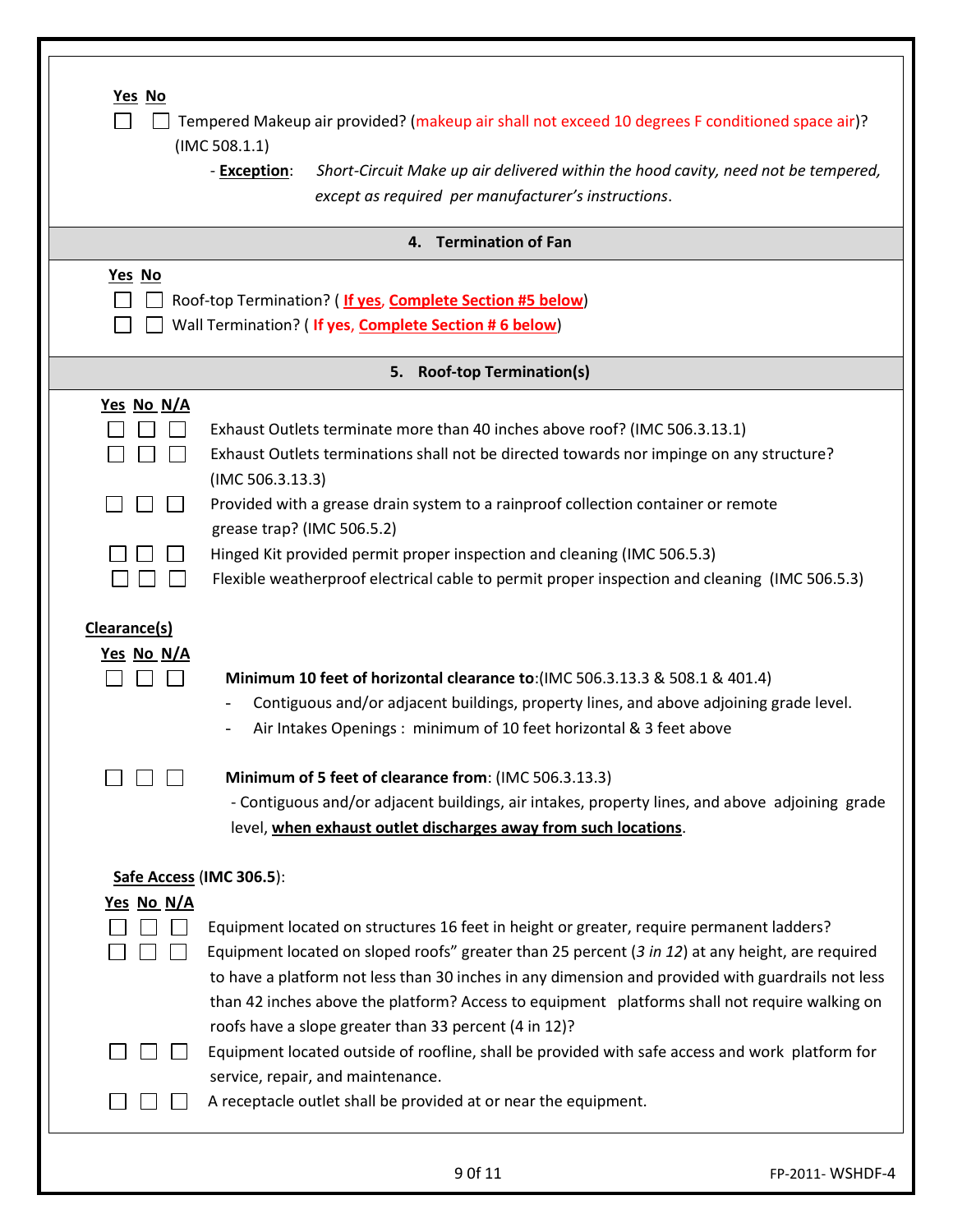|                                     | 6. Wall Termination(s) (IMC 506.3.12.2)                                                |                 |
|-------------------------------------|----------------------------------------------------------------------------------------|-----------------|
| Yes No N/A                          |                                                                                        |                 |
|                                     | Exhaust Outlets terminations shall not be directed towards nor impinge on any          |                 |
|                                     | structure? (IMC 506.3.13.3)                                                            |                 |
|                                     | Provided with a grease drain system to a rainproof collection container or remote      |                 |
|                                     | grease trap? (IMC 506.5.2)                                                             |                 |
|                                     | Hinged Kit provided permit proper inspection and cleaning (IMC 506.5.3)                |                 |
|                                     | Flexible weatherproof electrical cable to permit proper inspection and cleaning.       |                 |
| <b>Clearance(s) (IMC 5065.3.12)</b> |                                                                                        |                 |
| Yes No N/A                          |                                                                                        |                 |
|                                     | Permitted where does not create public nuisance or fire hazard?                        |                 |
|                                     | Shall not be located where "protected openings" are required per IBC?                  |                 |
|                                     | Shall not be located within 3 feet of exterior openings (window, doors, HVAC)?         |                 |
|                                     | Minimum 10 feet of horizontal clearance to: (IMC 506.3.13.3)                           |                 |
|                                     | Contiguous and/or adjacent buildings, property lines, and above adjoining grade level. |                 |
|                                     | Air Intakes Openings: minimum of 10 feet horizontal & 3 feet above                     |                 |
| $\blacksquare$                      | Minimum of 5 feet of clearance from: (IMC 506.3.13.3)                                  |                 |
|                                     | Contiguous and/or adjacent buildings, air intakes, property lines, and above adjoining |                 |
|                                     | grade level, when exhaust outlet discharges away from such locations.                  |                 |
|                                     | Minimum of 3 feet of clearance of exterior openings (windows, doors)?                  |                 |
| Yes No N/A                          | Safe Access (IMC 306.5):                                                               |                 |
|                                     | Equipment located outside of roofline, shall be provided with safe access and work     |                 |
|                                     | surface for inspection and cleaning?                                                   |                 |
| $\Box$                              | A receptacle outlet shall be provided at or near the equipment (IMC 306.5.2)           |                 |
|                                     | 7. ALL answers checked "NO", must be provided with a detailed written narrative below  |                 |
|                                     |                                                                                        |                 |
|                                     |                                                                                        |                 |
|                                     |                                                                                        |                 |
|                                     |                                                                                        |                 |
|                                     |                                                                                        |                 |
|                                     |                                                                                        |                 |
|                                     |                                                                                        |                 |
|                                     |                                                                                        |                 |
|                                     |                                                                                        |                 |
|                                     |                                                                                        |                 |
|                                     |                                                                                        |                 |
|                                     |                                                                                        |                 |
|                                     |                                                                                        |                 |
|                                     |                                                                                        |                 |
|                                     | 10 Of 11                                                                               | FP-2011-WSHDF-4 |